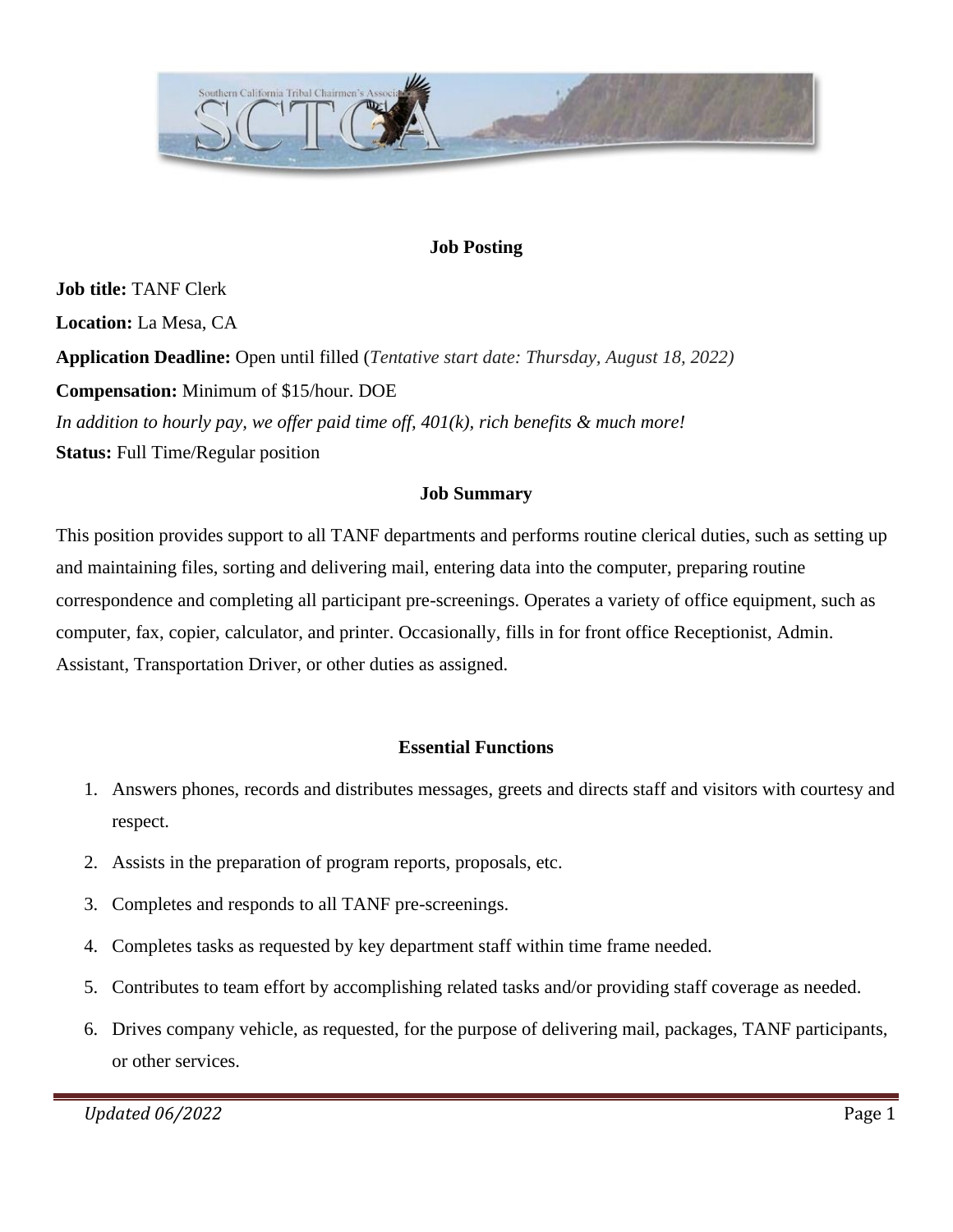- 7. Establishes and maintains filing system for correspondence, forms, reports, records, etc. for all departments.
- 8. Follows up with participants as needed. *(MER's, Child Care, Mileage, Documentation, etc.)*
- 9. Maintains strict confidentiality of all facts of program and participant records.
- 10. Maintains a safe and clean file room area by complying with all procedures, rules and regulations.
- 11. Operates a variety of office equipment, such as copier, computer, printer, fax, typewriter, calculator, etc.
- 12. Performs other appropriate duties as assigned by Site Manager.
- 13. Receives and sorts mail and deliveries as assigned by Site Manager.
- 14. Prepares and coordinates monthly participant mailings and other daily correspondence.
- 15. Reviews incoming participant Monthly Eligibility Reports for completeness and accuracy.
- 16. Types letters, reports, forms, etc. from rough drafts for all departments.

## **Job Requirements and Qualifications**

*Education & Experience:* High School Diploma or GED with one (1) year of file and records management experience.

*Certificates & Licenses*: Valid California Driver's License with driving record acceptable to SCTCA's insurance.

*Knowledge Requirements:* Knowledge and experience with general office systems, equipment, and procedures. Good oral and written communication skills. Computer literate with ability to operate a PC and MS Office software programs, such as Word, Excel, PowerPoint, and Publisher. Requires minimum typing speed of 40 words per minute. Must have a strong attention to detail. Knowledge of Indian history, culture and politics a plus. Proficient in using virtual meeting platforms such as Zoom, Go2Meeting, etc.

*Physical:* Typically requires sitting for extended periods of time. Lifts and moves objects frequently weighing up to 25 pounds. Primarily an indoor office environment.

*Conditions of Employment:* Candidates are required to successfully complete required background check and drug screening.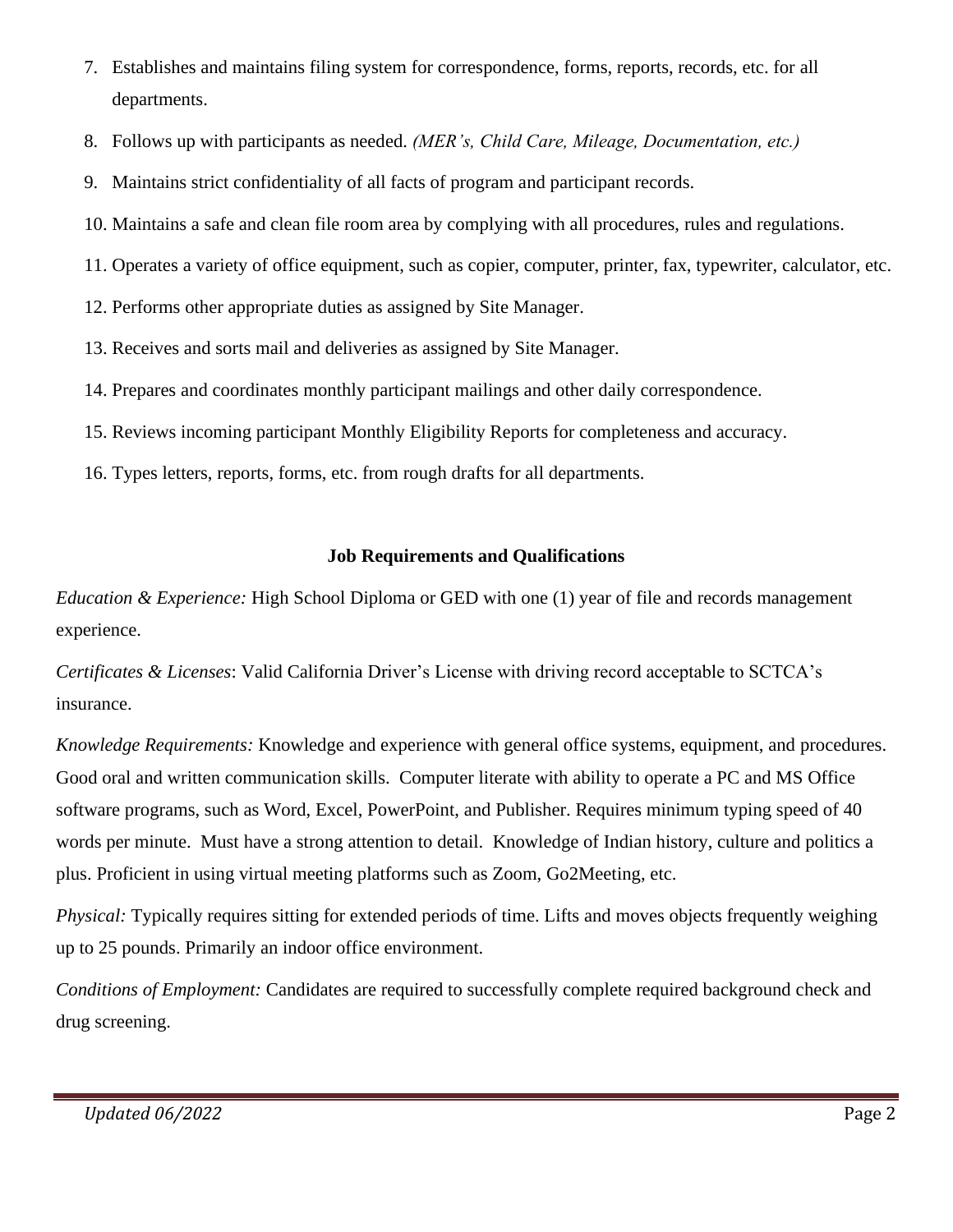## **Other Information**

In addition to the essential duties listed above the TANF Clerk is expected to:

- 1. Demonstrate tact and a high level of professionalism due to the sensitive and highly confidential nature of the position.
- 2. Consistently report to work on time prepared to perform the duties of the position.
- 3. Possess excellent oral and written communication skills.
- 4. Communicate regularly with supervisor about department issues.
- 5. Demonstrate the ability to handle difficult situations with respect and courtesy.
- 6. Possess the ability to work effectively with people from diverse cultural, ethnic and socio-economic backgrounds.
- 7. Flexibility to work occasional after-hours and weekends; travel may be required depending on workload, workshops, etc.
- 8. Be detail oriented and possess strong organizational skills.
- 9. Demonstrate efficient time management and prioritizes workload daily.
- 10. Be able to maintain heavy paperwork and processing in a fast-paced work environment.
- 11. Enjoy working independently and meet timelines.
- 12. Be thoroughly knowledgeable of all TANF guidelines at all times.
- 13. Make sound rational decisions and recommendations without bias.
- 14. Participate in various departmental meetings and/or committees.
- 15. Assist with temporary training of TANF staff.
- 16. Travel between office sites may be requested to assist with training/office coverage.
- 17. Develop and maintain a relationship of trust, confidence, and good rapport with staff, administration, and program participants.
- 18. Other projects and responsibilities may be added at the manager's discretion, such as participation in Social Work conferences, Health Fairs, Career Fairs, Graduation events, etc.

# **About Our Company**

The Southern California Tribal Chairmen's Association (SCTCA) is a multi-service non-profit corporation established in 1972 for a consortium of 25 federally-recognized Indian tribes in Southern California. The primary mission of SCTCA is to serve the health, welfare, safety, education, cultural, economic and employment needs of its tribal members and enrolled Indians in the San Diego County urban areas. A board of directors comprised of tribal chairpersons from each of its member Tribes governs SCTCA.

**How to Apply**

# **Preferred method: Apply online at<http://sctca.applicantpro.com/>**